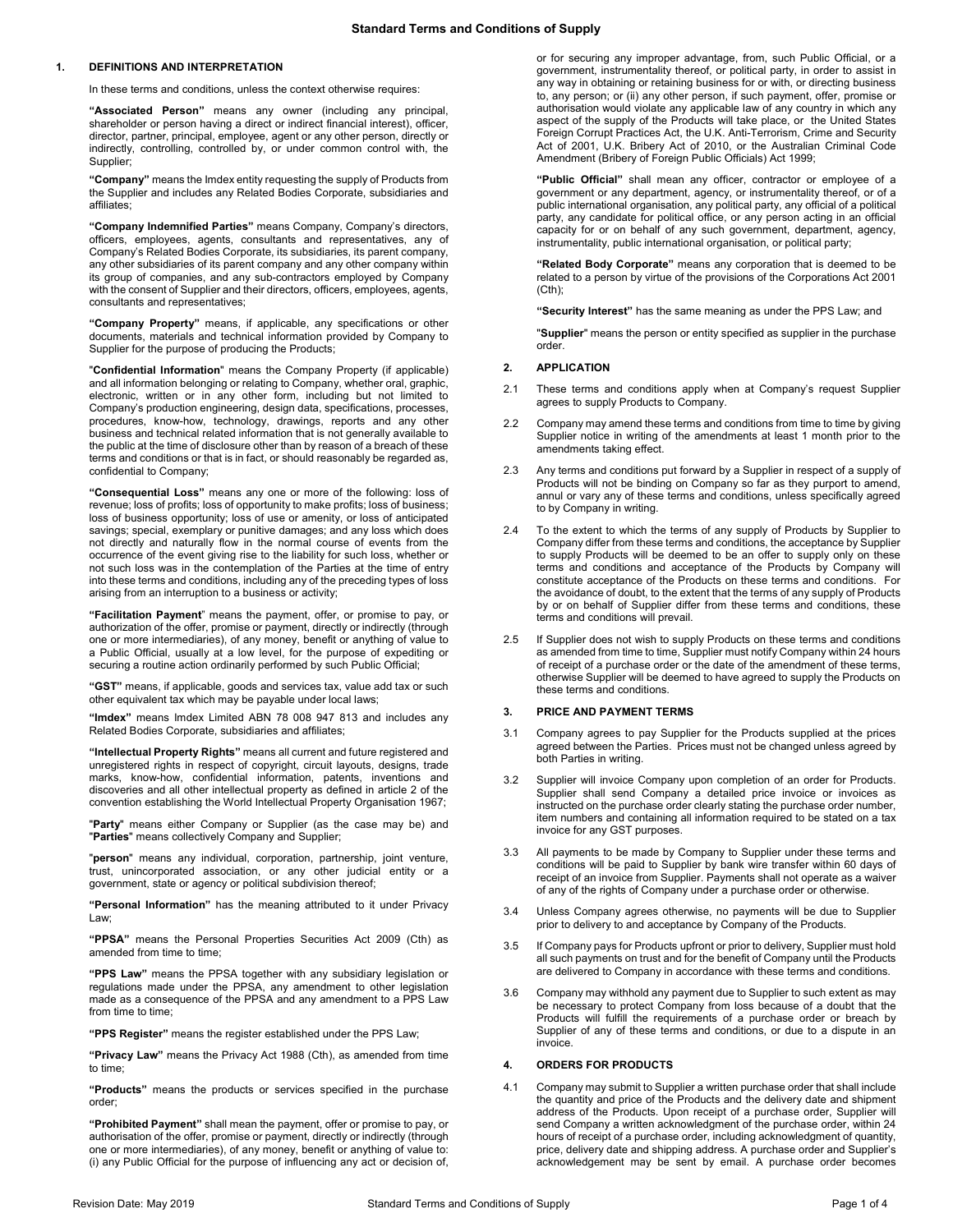binding on Supplier when accepted by Supplier's acknowledgment or upon any performance by Supplier pursuant to the purchase order.

- 4.2 Supplier shall perform any changes to a purchase order required by Company which may include additions to, or reductions in the quantity of Products. If Company is contemplating a change, notice shall be provided to Supplier, who shall promptly advise Company of its reasonable effect on the delivery date. Notices for the purpose of this clause may be sent by email.
- 4.3 No change shall be accepted by Company and Company shall not be liable to make any payment therefore to Supplier unless such change has been authorized by Company in writing.

### **5. COMPLETION AND DELIVERY**

- 5.1 Time is of the essence in regard to these terms and conditions, the delivery date and all of Supplier's obligations.
- 5.2 Supplier agrees to deliver the Products to Company pursuant to delivery schedules which may, from time to time, be provided by Company. Supplier shall be responsible to deliver any Products ordered by Company to support Company's production schedule as notified to Supplier from time to time. Supplier shall meet all delivery dates, specifications and quantities as set forth in any acknowledged purchase order pursuant to claus[e 4.1.](#page-0-0)
- 5.3 Supplier shall provide at its own expense such information concerning status and progress of the Products as Company shall deem necessary to ensure that the Products will be delivered by the delivery date. If Supplier expects any delays in the delivery of the Products, it shall immediately notify Company and provide Company with a written action plan to remedy such delay. The provision of such notice and action plan by Supplier to Company shall in no way relieve Supplier of any of its obligations under these terms and conditions and shall not operate as a waiver of any of the rights of Company under these terms and conditions.
- <span id="page-1-0"></span>5.4 Transportation with respect to Products supplied to Company shall be F.O.B shipping point. Except as expressly set forth herein, Company shall attempt to consolidate to truck load shipments to the extent possible except where otherwise directed by Company.
- 5.5 Supplier shall take all necessary precautions to ensure that all Products delivered to Company are packaged in a safe and sufficient manner so as to avoid damage or loss to the Products whilst in transit and until delivered. Packaging of the Products shall comply with all applicable statutory requirements and/or codes of practice. Supplier shall indemnify Company and Company Indemnified Parties in respect of any and all loss, expense, damage claim and liability incurred by Company Indemnified Parties arising in connection with any breach of Supplier's obligations under this clause [5.4](#page-1-0)**.**

## **6. TITLE AND RISK**

- <span id="page-1-1"></span>6.1 Title in the Products shall pass to Company either: (a) When the Products or part thereof are first identifiable as being appropriated to the order or; (b) upon payment of the relevant invoice by Company or; (c) upon acceptance of the Products by Company at the specified delivery point, whichever occurs first.
- 6.2 Notwithstanding passage of title (in whole or in part) on the occurrence of clause [6.1](#page-1-1) (a) or (b), risk shall remain with Supplier until delivery or acceptance of the Products by Company in accordance with the provisions of the purchase order, whichever shall be the later.
- 6.3 All materials or equipment to be incorporated in the Products the title of which has passed to Company shall be clearly marked by Supplier as Company property and shall be stored separately from Supplier's property.

### **7. QUALITY AND DESCRIPTION**

- 7.1 The supply of Products by Supplier to Company shall: (a) conform strictly as to quantity, quality, description and specification with the particulars stated in the relevant purchase order and with all applicable statutory requirements; (b) be of sound materials and workmanship; (c) be in strict compliance with the Company Property and any other samples, patents, drawings or specifications provided by Company (if applicable); (d) be fit for the purpose for which it is supplied under the relevant purchase order.
- 7.2 All work performed by Supplier under these terms and conditions shall be performed by suitably qualified and competent personnel and all equipment and tools used shall at all times be maintained in first class operating condition by Supplier.

### **8. DEFECTS AND WARRANTY**

8.1 Supplier expressly warrants to Company that Products manufactured by Supplier and supplied to Company shall be: (a) supplied with due care and skill using the standard of diligence that would reasonably be expected from a prudent, expert and experienced provider of Products which are similar to the Products; (b) of merchantable quality and fit for the purpose for which they are designed; and (c) free from defects in material and workmanship as of the date of delivery of such Products to Company and for a period of 12 months from this date ("Warranty Period").

- 8.2 Supplier shall be responsible for remedying at its expense any defect that may arise in the Products within the Warranty Period. Supplier shall guarantee for a further period of 12 months all remedial work carried out under this warranty. Where a defect arises within the Warranty Period but does not become apparent until that period has expired, Supplier's liability shall not cease merely because Company has been unable to give notice of the defect to Supplier within the Warranty Period. If any defects which Supplier is obliged to remedy under this clause, are not remedied within a reasonable time, or circumstances render it impracticable for Supplier to do the same, Company may do so itself or authorise others to do the same, and Supplier shall reimburse Company for all costs arising there from.
- 8.3 Supplier warrants that any and all information provided to Company in respect of Products supplied or to be supplied to Company is accurate, complete and sufficient.
- 8.4 These warranties and Company remedies under this clause are in addition to any other rights and remedies of Company pursuant to applicable law and equity.

#### **9. INSPECTION AND TESTING**

- 9.1 Company and its representatives shall at all times be granted access to any premises of Supplier and be allowed to: (a) inspect and test the Products at any time prior to acceptance or delivery, whichever shall be the later; and (b) audit Supplier management systems, operations and production process used to manufacture the Products for the purposes of ensuring satisfactory product quality. Unless otherwise specified, all Products will be subject to final inspection and acceptance by Company.
- 9.2 Company and its representatives shall have full power to reject any Products it considers to be defective or inferior in quality of material or workmanship and/or not in accordance with Company's specifications or Company Property (if provided). Any work so rejected shall immediately be replaced or corrected as required by Company or its representatives, at Supplier's expense.

#### **10. SUPPLIER COVENANTS**

- 10.1 Supplier covenants and agrees that it will:
	- (a) Comply with all applicable laws, regulations, customs requirements and other legal requirements from time to time in force and which are binding on it or Company, the business operations of it or Company or any of its property or the property of Company;
	- (b) Require its employees to use devices, guards, and proper safe operating procedures as are prudent in connection with the supply of the Products;
	- (c) Not remove or modify, nor permit the removal or modification of, any safety device, guard or warning sign;
	- (d) Not supply:
		- (i) any items that are on any prohibited product list provided by Company to Supplier from time to time;
		- (ii) any items with components exceeding the amounts on any restricted product list provided by Company to Supplier from time to time; nor
		- (iii) any items prohibited under applicable laws or regulations;
	- (e) and it will procure that its Associated Persons will:
		- (i) not make, and has not made, in connection with any aspect of the supply of the Products or any other transaction involving the Supplier, any Prohibited Payment. Further, to the knowledge and belief of Supplier no other person has made or will make any Prohibited Payment in connection with any aspect of the supply of the Products or any other transaction involving Company;
		- (ii) comply with the United States Foreign Corrupt Practices Act, the U.K. Anti-Terrorism, Crime and Security Act of 2001, U.K. Bribery Act of 2010, and the Australian Criminal Code Amendment (Bribery of Foreign Public Officials) Act 1999;
		- (iii) comply with any anti-corruption laws of any country where any aspect of the supply of the Products takes place. It is the intent of this clause that no Prohibited Payments will be made by Supplier which would have the purpose or effect of public or commercial bribery, pay-offs, corruption, kickbacks or other unlawful or improper means of obtaining or retaining business for or with, or directing business to, the Supplier or its Related Corporations;
		- (iv) Not become:
			- A. a Public Official, in any country where any aspect of the supply of the Products will take place;
			- B. a member of the family of such a Public Official; nor
			- C. a nominee for any Public Official;
		- (v) Not, in connection with any aspect of the supply of the Products or any other transaction involving Company or its Related Corporations, make any Facilitation Payment;
		- (vi) Not: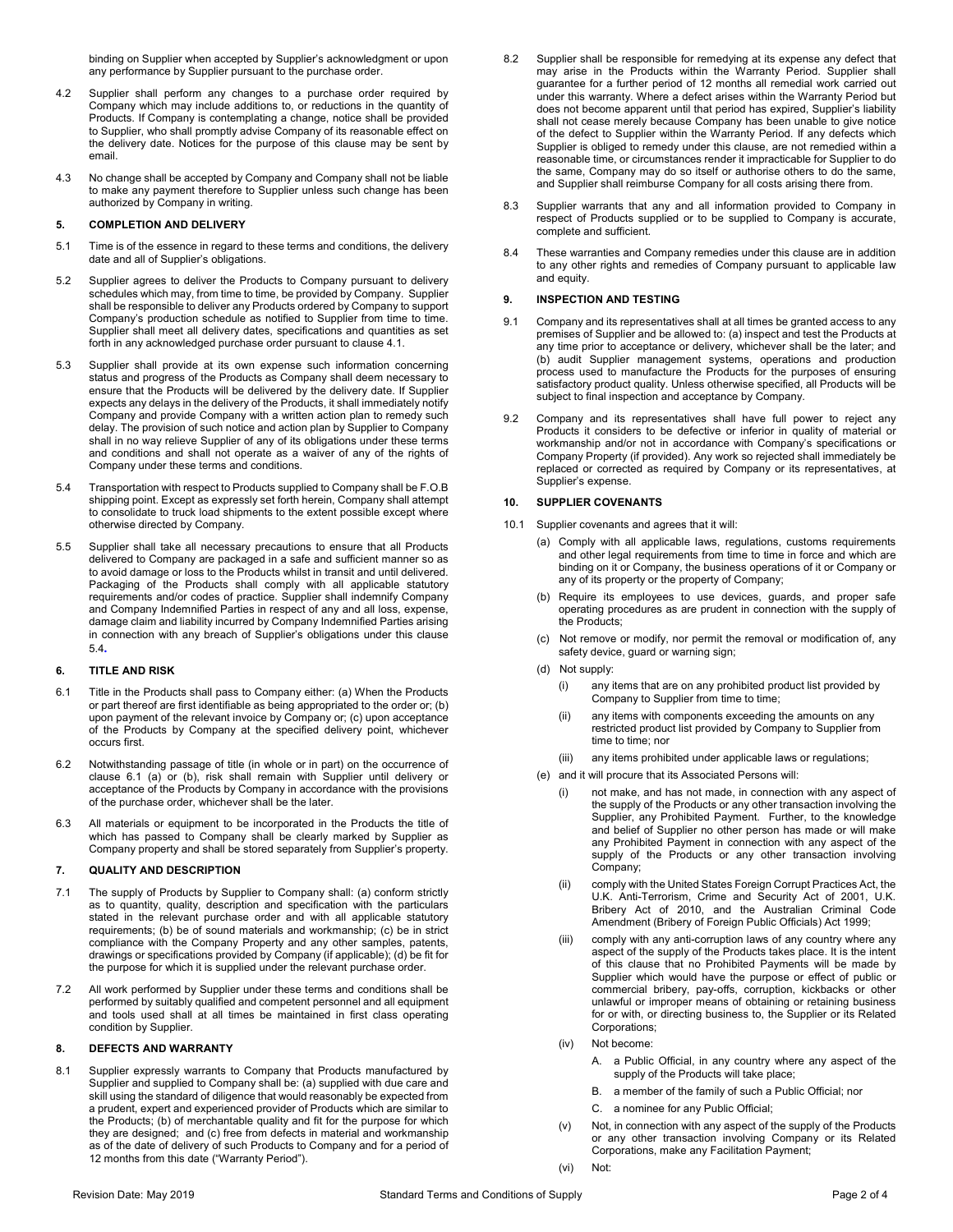- A. use forced labour, regardless of its form;
- B. employ any person below the age of 15 (or younger if provided for in any applicable law), unless it is part of a government approved job training, apprenticeship or other program that would be clearly beneficial to its participants; nor
- C. engage in physically abusive disciplinary practices; and
- (vii) Comply with any of Company's policies provided by Company to Supplier from time to time.

# **11. COMPANY PROPERTY**

- 11.1 If Company provides any Company Property to Supplier: (a) Supplier shall only use the Company Property for the purpose of producing and supplying the Products to Company; (b) Supplier agrees to use the Company Property only in accordance with these terms and conditions; (c) Supplier will not use the Company Property to produce Products for sale to any other party without Company's prior written consent; (d) Supplier will maintain the Company Property in its original operating condition except for ordinary wear and tear; and (e) Supplier agrees to immediately notify Company on any and all conditions that may require Company Property maintenance or repair.
- 11.2 Supplier acknowledges and agrees that all Company Property shall be and remain the exclusive property of Company and no right, title or interest in the Company Property shall transfer to Supplier at any time.
- 11.3 Return of Company Property. Immediately on the written request of Company or on the expiration or termination of the supply of the Products, for any reason, Supplier shall return the Company Property to Company or make the Company Property available for collection by Company at its own cost.
- 11.4 Supplier shall indemnify Company and Company Indemnified Parties in respect of any and all loss, expense, damage, claim and liability incurred by Company Indemnified Parties arising in connection with the operation, handling, or transportation of any Company Products while the Company Products are in the possession or control of Supplier.

### **12. PERSONAL PROPERTY SECURITIES ACT**

- (a) To the extent that a Security Interest arises in relation to Company Property provided to the Supplier under these terms and conditions in favour of Company as the secured party:
	- (i) the Supplier acknowledges that the Security Interest will attach to any proceeds or any accession;
	- (ii) the Supplier agrees to Company effecting a registration on the PPS Register (in any manner Company considers appropriate) in relation to any Security Interest and the Supplier agrees to provide all assistance reasonably required to facilitate this (including paying all costs in connection with effecting, maintaining, amending or discharging that registration);
	- (iii) the Supplier waives the right to receive any verification statement (or notice of any verification statement) in respect of a registration made on the PPS Register;
	- (iv) the Parties agree to keep these terms and conditions and all information of the kind mentioned in section 275(1) of the PPSA confidential and neither Party will disclose that information except to their officers, employees, legal and other advisers and to the extent disclosure is required or permitted by these terms and conditions or by law (other than section 275 of the PPSA); and
	- (v) the Supplier must not, without first giving Company 14 days' prior written notice, change its name, ABN or any other identifiers which are required to be recorded on the PPS Register in connection with any Security Interest.
- (b) The Supplier and Company agree that to the extent section 115(1) of the PPSA allows them to be excluded, sections 95 (to the extent that it requires Company to give notice to the Supplier), 96, 121(4), 125, 130 (to the extent that it requires Company to give notice to the Supplier), 132(3)(d), 132(4), 142 and 143 do not apply to the enforcement by Company of any Security Interest arising under these terms and conditions.

### **13. LIABILITY AND INDEMNITY**

- 13.1 Company shall not be liable to the Supplier or any of its Related Bodies Corporate, affiliates or representatives for any Consequential Loss.
- <span id="page-2-1"></span>13.2 Subject to clause [13.3](#page-2-0) the Supplier will indemnify (and keep indemnified) Company and Company's Indemnified Parties from and against all liabilities and costs suffered or incurred by Company arising directly or indirectly from any:
	- (a) breach by the Supplier or its personnel of these terms and conditions;
	- (b) negligent act or omission by the Supplier or its personnel arising out of or in any way related to the supply of the Products;
	- (c) breach by Supplier of any third party's Intellectual Property Rights in

the supply of the Products;

- (d) false, incorrect, inaccurate, incomplete or misleading information provided by Supplier to Company whether in respect of the Products or otherwise; and
- (e) claim made against Company by any of the Supplier's personnel in respect of relevant legislation concerning income tax, workers' compensation, annual leave, long service leave, superannuation or any applicable award, determination or agreement of a competent industrial tribunal.
- <span id="page-2-0"></span>13.3 The Supplier will not be liable under claus[e 13.2](#page-2-1) to the extent that the liability was caused, or contributed to, by (as the case requires) the negligent acts or omissions or willful misconduct of Company or its Related Bodies Corporate.

### **14. INSURANCE**

14.1 Supplier shall ensure that it carries and maintains appropriate insurance, with insurers acceptable to Company, including but not limited to: (a) employer's liability insurance and workmen's compensation insurance as appropriate to comply fully with all applicable laws; (b) automobile public and passenger liability insurance having unlimited indemnity; and (c) general liability insurance having a limit of not less than AU \$5 million equivalent combined single limit any one occurrence covering all operations of the insured including without prejudice to the foregoing generally the contractual liabilities assumed herein. Supplier shall ensure that all such insurances waive all rights of subrogation against Company. Supplier shall remit certificates evidencing said insurances, confirming names of insurers, policy numbers and expiration dates upon the request of Company.

#### **15. CONFIDENTIALITY AND INTELLECTUAL PROPERTY**

- <span id="page-2-2"></span>15.1 Supplier may receive, possess or otherwise acquire Confidential Information of Company and Supplier acknowledges that the Confidential Information is the property of, confidential to and a trade secret of Company. Supplier must:
	- (a) keep the Confidential Information confidential and not directly or indirectly disclose, divulge or communicate that Confidential Information to, or otherwise place that Confidential Information at the disposal of any other person without the prior written approval of Company;
	- (b) take all steps to secure and keep secure all the Confidential Information coming into its possession or control;
	- (c) not use the Confidential Information for its personal benefit or for the benefit of any person or entity other than Company and only use the Confidential Information to the extent necessary to perform its obligations under these terms and conditions;
	- (d) not memorise, modify, reverse engineer or make copies, notes or records of the Confidential Information for any purpose other than in connection with the performance of its obligations under these terms and conditions;
	- (e) only disclose Confidential Information to those of its employees strictly on a "need to know basis" for the purpose of performing its obligations under these terms and conditions; and
	- take all steps to ensure that its employees comply at all times with the terms of this claus[e 15.1.](#page-2-2)
- 15.2 Immediately on the written request of Company for any reason, Supplier shall:
	- (a) cease the use of all Confidential Information;
	- (b) deliver to Company all documents and other materials in its possession or control containing, recording or constituting that Confidential Information, or make the Confidential Information available for collection by Company at its own cost or, at the option of Company, destroy, and undertake to Company that it has destroyed, those documents and materials; and
	- (c) for Confidential Information stored electronically, permanently delete that Confidential Information from all electronic media on which it is stored, so that it cannot be restored.
- 15.3 Company shall be the sole owner of, and be entitled to the full and unrestricted right, including the right to apply for patent or other protection in its own name, to exploit any invention, technical information or know-how, any intellectual property arising from or developed in the course of the supply of the Products. For the avoidance of doubt, the Parties acknowledge and agree that any invention, improvement, design or other work in which Intellectual Property Rights may subsist (**Works**) that is developed or originated by the Supplier based in whole or in part on the Confidential Information will be owned exclusively by Company and that all rights, title and interest in the Works shall vest solely in Company.

## **16. TAXES AND OTHER CHARGES**

Supplier shall be responsible for all taxes import duties, fees and the like related to the supply of the Products to Company and shall indemnify Company in respect of all liabilities and associated costs and expenses